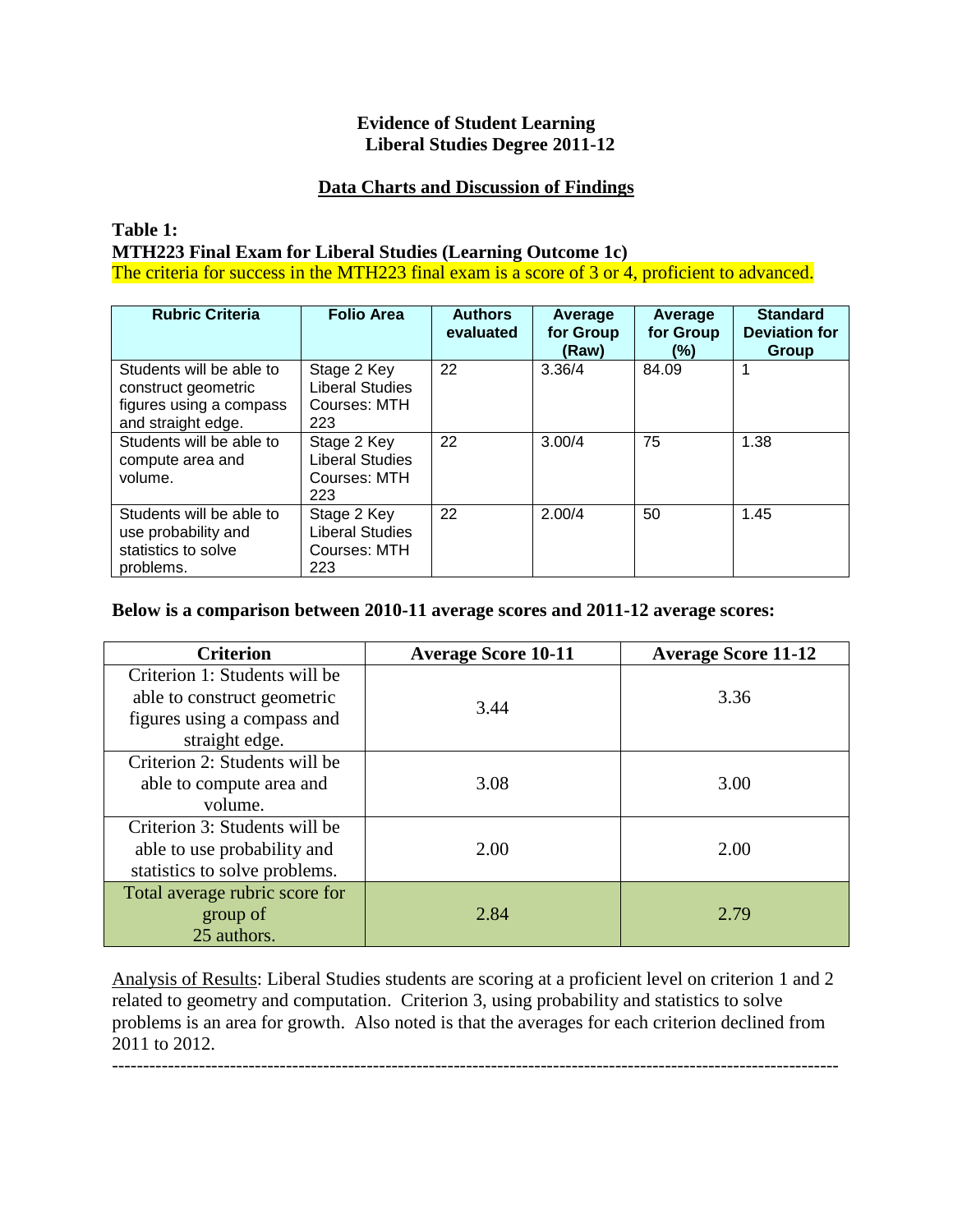# **Table 2: Teaching Performance Assessment TASK 2 (Learning Outcome 1c, 1d)**

The criteria for success in the TPA Task 2 is a score of 3 or 4 in each criteria, proficient to advanced.

| <b>Rubric Criteria</b>                               | <b>Folio Area</b>        | <b>Authors</b><br>evaluated | <b>Average for</b><br>Group (Raw) | <b>Average for</b><br>Group (%) |
|------------------------------------------------------|--------------------------|-----------------------------|-----------------------------------|---------------------------------|
| <b>Establishing Goals and</b><br>Standards.          | Designing<br>Instruction | 13                          | 2.85/4                            | 71.15                           |
| Learning about Students.                             | Designing<br>Instruction | 13                          | 2.62/4                            | 65.38                           |
| Planning for Instruction.                            | Designing<br>Instruction | 13                          | 2.85/4                            | 71.15                           |
| Making Adaptations.                                  | Designing<br>Instruction | 13                          | 2.46/4                            | 61.54                           |
| <b>Using Subject-Specific</b><br>Pedagogical Skills. | Designing<br>Instruction | 13                          | 2.85/4                            | 71.15                           |
| Reflecting.                                          | Designing<br>Instruction | 13                          | 2.69/4                            | 67.31                           |
| <b>Average of 6 Criterion</b><br><b>Averages</b>     |                          |                             | 2.72/4 (67.95%)                   | 67.95                           |

# Analysis of Results:

Two of 13 candidates did not pass this summative performance assessment on their first attempt. This is an 85% pass rate. Lower than last year's pass rate of 95%. The data above shows the rubric criterion scores, which, as an average, are showing below proficient scores (scores of 3 and 4 are considered proficient and advanced).

A look at each individual criteria shows a relative strength in the categoris of **Establishing Goals and Standards, Planning for Instruction, and Use of Subject-Specific Pedagogy,** with a mean score of 2.85. The candidates receive solid exposure to and practice of how to plan and deliver relevant instruction using effective pedagogy. This concept is introduced in foundational courses, applied in methods courses and assessed in fieldwork. A relative area for growth is in the category of **Making Adaptations,** with a mean score of 2.46. again lower than last year. The unit will encourage the practice of reflecting on what the candidates have learned about their students and in making appropriate instructional and content adaptations to meet the needs of those students throughout candidate coursework and fieldwork experiences.

---------------------------------------------------------------------------------------------------------------------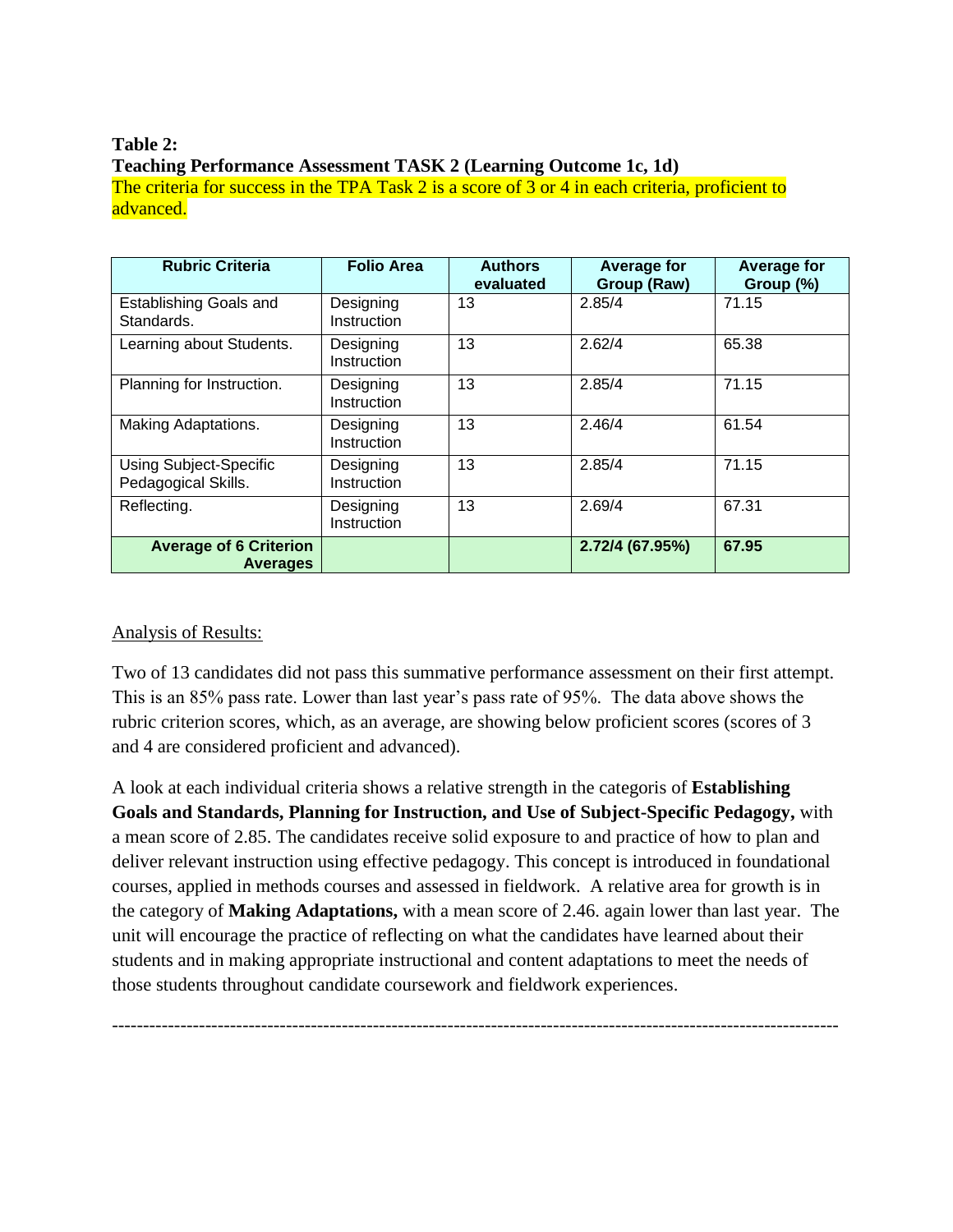## **Table 3:**

**EDU 402 "Philosophy of Education" Signature Assignment (Learning Outcome 1d, 2a, 2b)** The criteria for success in the EDU402 signature assignment is a score of 3 or 4, proficient to advanced, in each rubric criteria.

| <b>Rubric Criteria</b>                                                                               | <b>Folio Area</b>                                           | <b>Authors</b><br>evaluated | Average<br>for<br>Group<br>(Raw) | Average<br>for<br>Group<br>(%) | <b>Median</b><br>for<br><b>Group</b> | <b>Standard</b><br><b>Deviation</b><br>for Group |
|------------------------------------------------------------------------------------------------------|-------------------------------------------------------------|-----------------------------|----------------------------------|--------------------------------|--------------------------------------|--------------------------------------------------|
| Knowledge of<br>research-based<br>theories and<br>principles of human<br>learning and<br>development | Stage 3: Initial<br>Cred<br>Requirements:<br><b>EDU 402</b> | 36                          | 3.74/4                           | 93.54                          | $\overline{4}$                       | 0.42                                             |
| knowledge about<br>how these theories<br>affect classroom<br>practice                                | Stage 3: Initial<br>Cred<br>Requirements:<br><b>EDU 402</b> | 36                          | 3.65/4                           | 91.32                          | 4                                    | 0.51                                             |
| Reflection on how<br>these theories<br>affect and resonate<br>with candidates'<br>beliefs            | Stage 3: Initial<br>Cred<br>Requirements:<br><b>EDU 402</b> | 36                          | 3.71/4                           | 92.71                          | $\overline{4}$                       | 0.43                                             |
| Paper is<br>grammatically<br>correct, spelling is<br>correct, layout is<br>organized                 | Stage 3: Initial<br>Cred<br>Requirements:<br><b>EDU 402</b> | 36                          | 3.92/4                           | 97.99                          | 4                                    | 0.25                                             |

# Analysis of Results:

The average rubric score for this signature assignment is 3.75 on a 4-point rubric, higher than last year. The content criteria with the highest mean score is criteria 4, Paper is grammatically correct, spelling is correct, layout is organized, with a mean score of 3.92, which is consistent with the student's own exit survey. The highest content-based score is criteria 1, indicating that students can proficiently connect what they have learned about research-based theories and principles with principals of human learning and development.

---------------------------------------------------------------------------------------------------------------------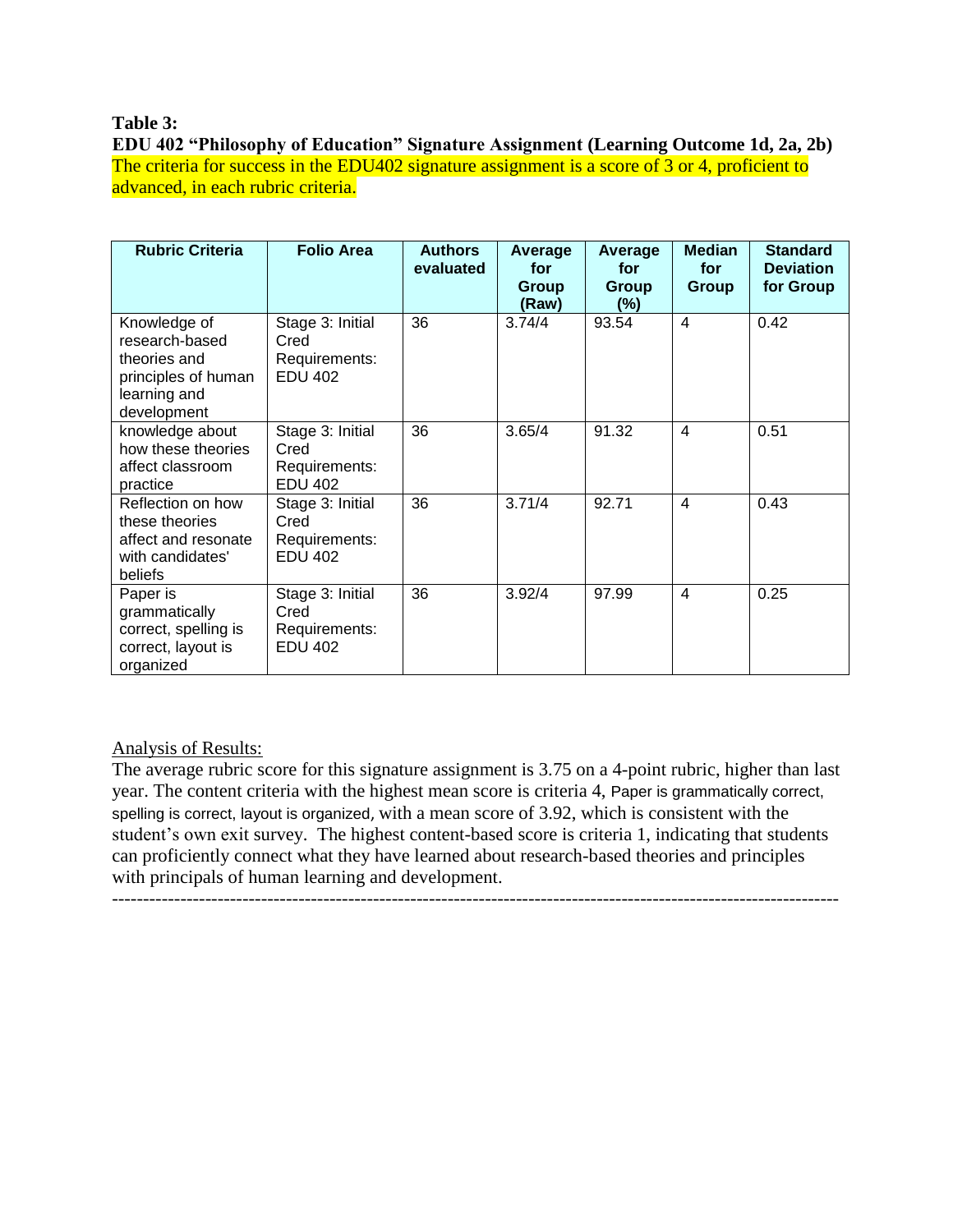# **Table 4: EDU 306 Principles of Language Acquisition Signature Assignment (Learning Outcome 1a, 1b, 1c, 1d, 2a)**

The criteria for success in the EDU306 signature assignment is a score of 3 or 4, proficient to advanced.

| <b>Rubric Criteria</b>                                                                                                                                                                       | <b>Folio Area</b>                                           | <b>Authors</b><br>evaluated | <b>Average</b><br>for<br><b>Group</b> | Average<br>for<br><b>Group</b> | <b>Median</b><br>for<br><b>Group</b> | <b>Standard</b><br><b>Deviation</b><br>for Group |
|----------------------------------------------------------------------------------------------------------------------------------------------------------------------------------------------|-------------------------------------------------------------|-----------------------------|---------------------------------------|--------------------------------|--------------------------------------|--------------------------------------------------|
|                                                                                                                                                                                              |                                                             |                             | (Raw)                                 | $(\%)$                         |                                      |                                                  |
| Adaptation to<br>instructional strategy is<br>effective for meeting<br>the specific learning<br>needs of the English<br>learner in content<br>knowledge and English<br>language development. | Stage 3: Initial<br>Cred<br>Requirements:<br><b>EDU 306</b> | 39                          | 3.46/4                                | 86.54                          | $\overline{4}$                       | 0.85                                             |
| Two specific learning<br>needs of the English<br>learner were correctly<br>identified through<br>careful analysis of the<br>case study                                                       | Stage 3: Initial<br>Cred<br>Requirements:<br><b>EDU 306</b> | 39                          | 3.36/4                                | 83.97                          | $\overline{4}$                       | 0.78                                             |
| The adaptation would<br>be effective for the<br>student in making<br>progress toward<br>English language<br>development specific to<br>this student's English<br>proficiency                 | Stage 3: Initial<br>Cred<br>Requirements:<br><b>EDU 306</b> | 39                          | 3.59/4                                | 89.74                          | $\overline{4}$                       | 0.72                                             |
| The progress<br>monitoring assessment<br>chosen provides<br>feedback to the student<br>for achieving the<br>learning goal at the<br>student's English<br>proficiency level.                  | Stage 3: Initial<br>Cred<br>Requirements:<br><b>EDU 306</b> | 39                          | 3.51/4                                | 87.82                          | $\overline{4}$                       | 0.82                                             |
| Next steps in planning<br>are effective to<br>facilitate specific<br>growth in the student's<br>English language<br>development                                                              | Stage 3: Initial<br>Cred<br>Requirements:<br><b>EDU 306</b> | 39                          | 3.46/4                                | 86.54                          | 4                                    | 0.79                                             |
| The written product<br>displays effective<br>communication skills<br>through sound<br>grammar, spelling,<br>language and word                                                                | Stage 3: Initial<br>Cred<br>Requirements:<br><b>EDU 306</b> | 39                          | 3.72/4                                | 92.95                          | $\overline{4}$                       | 0.51                                             |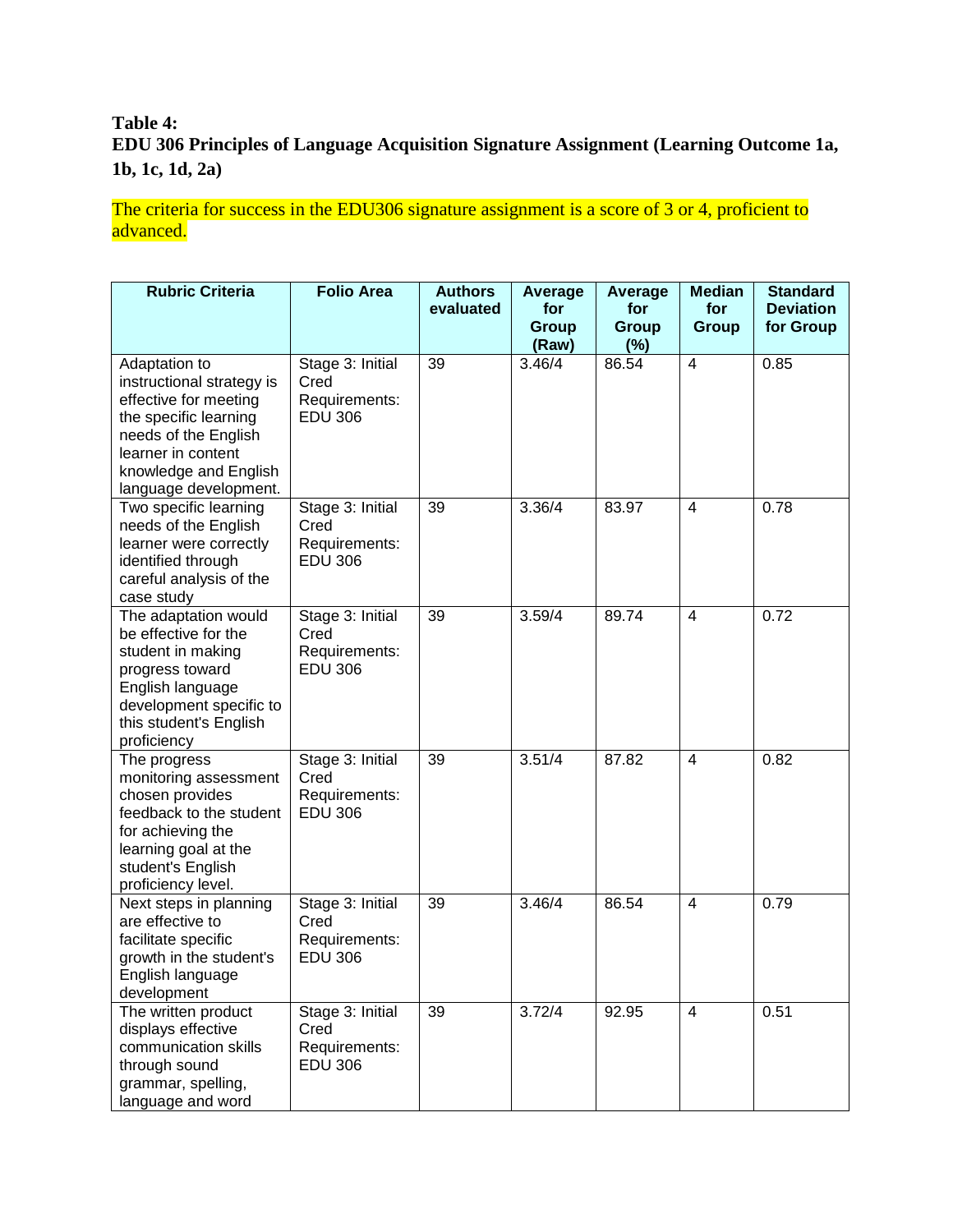| use.                                                                                                                                                                                                    |                                                             |    |        |       |   |      |
|---------------------------------------------------------------------------------------------------------------------------------------------------------------------------------------------------------|-------------------------------------------------------------|----|--------|-------|---|------|
| The oral presentation<br>displays sound<br>communication skills<br>through proper usage<br>of grammar, voice<br>quality and<br>presentation demeanor<br>that is effective one-on-<br>one and in groups. | Stage 3: Initial<br>Cred<br>Requirements:<br><b>EDU 306</b> | 39 | 3.69/4 | 92.31 | 4 | 0.57 |

# Analysis of Results:

The average rubric score for this signature assignment is 3.54 on a 4-point rubric, almost identical to last year's scores. This indicates the different professors who taught it are well calibrated on the assignment criteria. The content criteria with the lowest mean score is criteria 2, identifying the specific learning needs of the English learner, with a mean score of 3.36, indicating that candidates could use greater support in getting to know their students academically in a discrete way in order to plan instruction for specifically what they need next. The highest scoring was criteria 6, The written product displays effective communication skills through sound grammar, spelling, language and word use, which is consistent with the student's exit survey results.

## **Table 5: Dispositions of Noble Character (Learning Outcome 2b, 3a, 3b)** The criteria for success in each disposition criteria is a score of 3 or 4, proficient to advanced.

| <b>Rubric Criteria</b>                                                                                                                                                                                                                                                           | <b>DRF Name</b>                                   | <b>Authors</b><br>evaluated | Average<br>for<br>Group<br>(Raw) | Average<br>for<br>Group<br>(%) | <b>Standard</b><br><b>Deviation</b><br>for Group |
|----------------------------------------------------------------------------------------------------------------------------------------------------------------------------------------------------------------------------------------------------------------------------------|---------------------------------------------------|-----------------------------|----------------------------------|--------------------------------|--------------------------------------------------|
| 1. Dignity & Honor: The candidate<br>honors and respects the<br>worthiness of all individuals in<br>word and deed based on PLNUs<br>Wesleyan heritage: We are<br>individuals created in the image of<br>God, committed to civility, respect,<br>hospitality, grace, and service. | Undergraduate<br>Blended<br>Credential<br>Program | 51                          | 3.70/4                           | 92.6                           | 0.26                                             |
| 2. Honesty & Integrity: The<br>candidate demonstrates honesty,<br>integrity, and coherence in<br>attitudes, and actions, and is<br>accountable to the norms and<br>expectations of the learning<br>community.                                                                    | Undergraduate<br>Blended<br>Credential<br>Program | 51                          | 3.69/4                           | 92.16                          | 0.31                                             |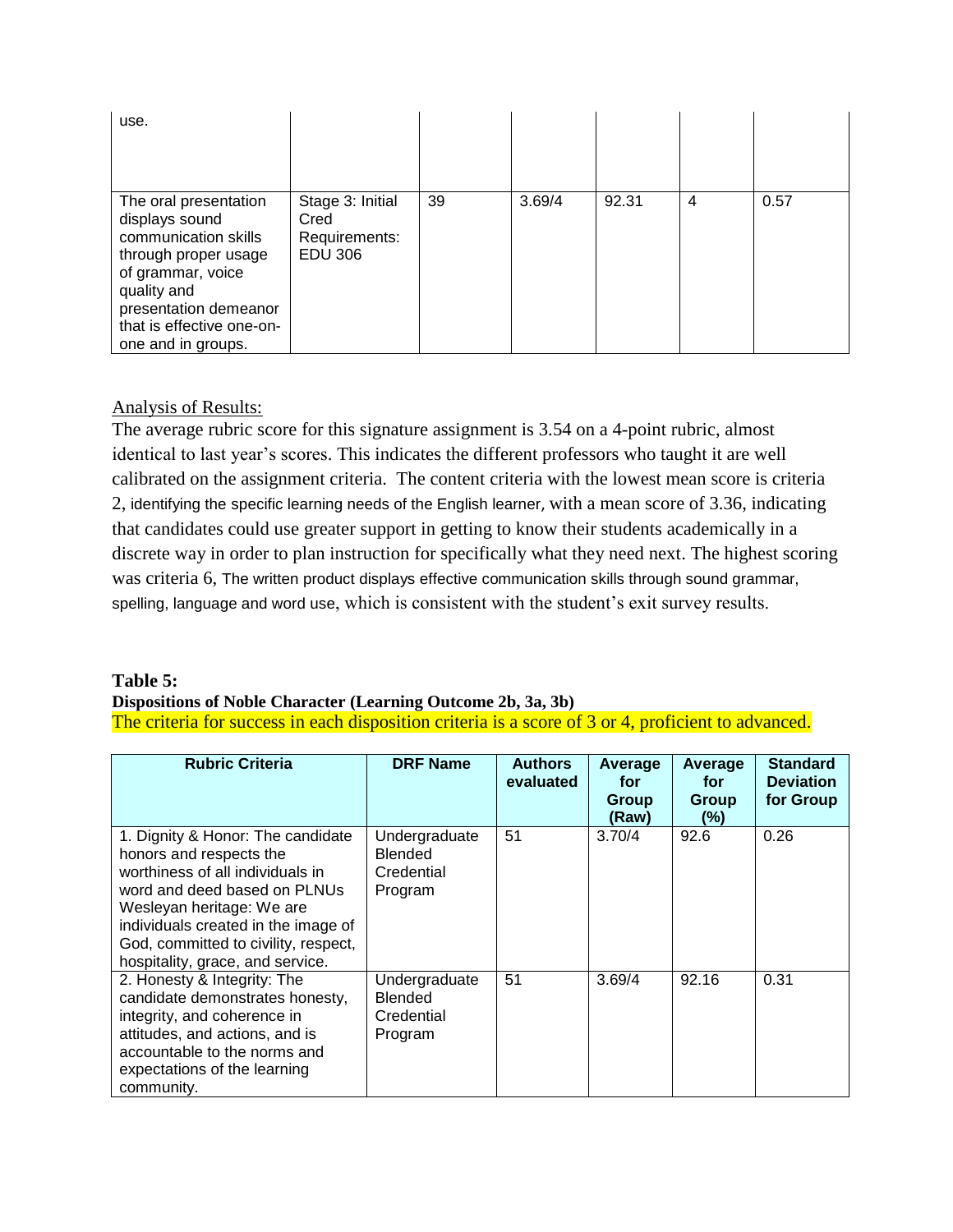| 3. Caring, Patience, and Respect:<br>The candidate demonstrates<br>caring, patience, fairness and<br>respect for the knowledge level,<br>diversity, and abilities of others,<br>ensuring that all students have the<br>opportunity to achieve.                                                                                                                                                                                 | Undergraduate<br>Blended<br>Credential<br>Program | 51 | 3.71/4 | 92.75 | 0.28 |
|--------------------------------------------------------------------------------------------------------------------------------------------------------------------------------------------------------------------------------------------------------------------------------------------------------------------------------------------------------------------------------------------------------------------------------|---------------------------------------------------|----|--------|-------|------|
| 4. Spirit of Collaboration, Flexibility<br>and Humility: The candidate<br>actively participates in and<br>contributes to the achievement of<br>the learning community,<br>explaining own thought process<br>with humility and considers those<br>of others with a positive, open-<br>minded attitude.                                                                                                                          | Undergraduate<br>Blended<br>Credential<br>Program | 51 | 3.70/4 | 92.4  | 0.27 |
| 5. Harmony in Learning<br>Community: The candidate takes<br>responsibility for resolving<br>conflicts or issues with others, and<br>teaches students those skills, in a<br>way that sustains and enhances a<br>healthy and safe learning<br>community.                                                                                                                                                                         | Undergraduate<br>Blended<br>Credential<br>Program | 51 | 3.69/4 | 92.3  | 0.28 |
| 6. Self-Awareness/Calling: The<br>candidate shows awareness of<br>areas of strength, interests,<br>learning style, and areas for<br>continuing growth; generates and<br>follows through on personalized<br>growth plans. The candidate<br>demonstrates that serving as a<br>professional educator is a<br>confirmed calling to equip, to<br>transform and to empower every<br>student to fulfill his or her full<br>potential. | Undergraduate<br>Blended<br>Credential<br>Program | 51 | 3.90/4 | 97.55 | 0.25 |
| 7. Perseverance with Challenge:<br>The candidate perseveres,<br>remains engaged, and persists as<br>a life-long learner, especially when<br>academic and professional<br>assignments are perceived as<br>challenging.                                                                                                                                                                                                          | Undergraduate<br>Blended<br>Credential<br>Program | 51 | 3.68/4 | 92.11 | 0.29 |
| 8. Diligence in Work Habits &<br>Responsibility for Learning: The<br>candidate attends to the roles and<br>responsibilities of the learning<br>community, and is well-prepared<br>and on time. The candidate<br>completes required assignments<br>on time and is reflective and<br>receptive to formative feedback.                                                                                                            | Undergraduate<br>Blended<br>Credential<br>Program | 51 | 3.67/4 | 91.86 | 0.32 |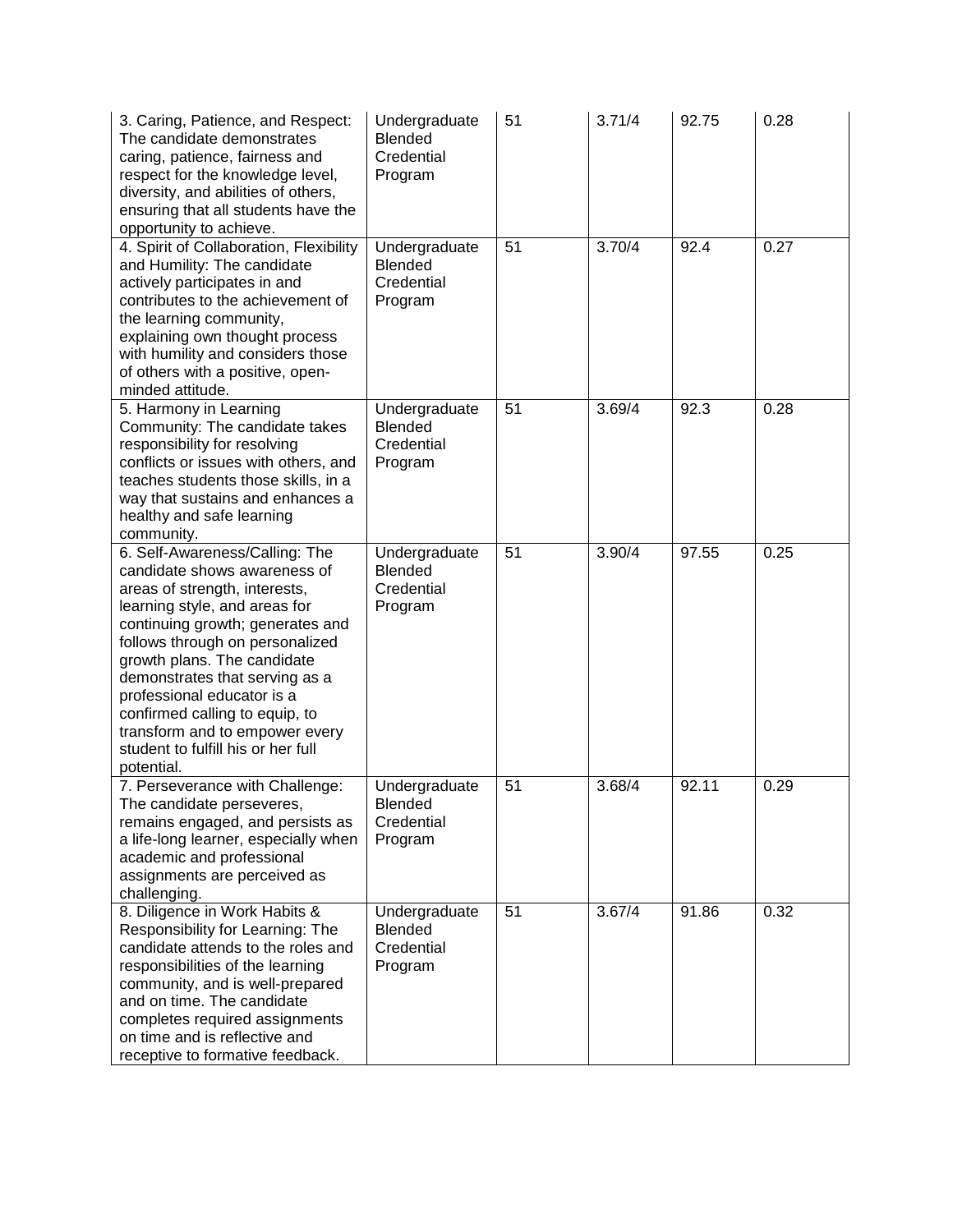Analysis of Results:

This data is an average of dispositional characteristics combining student self assessment and professors assessment for the 2011-12 academic year. The results indicate the lowest average (3.67 out of 4) to be in criteria #8, Diligence in Work Habits & Responsibility for Learning, and the highest average of 3.9 out of 4 in Self-Awareness/Calling. All categories were ranked in the 90% range by both students and their professors.

-------------------------------------------------------------------------------------------------------------------

#### **Table 6:**

**Exit Survey Data (All Learning Outcomes)**

The criteria for success in the Exit Survey is a score of "very effective" or "extremely effective". The first two questions are only demographic in nature and not part of the learning outcomes.

Exit Survey Lib Studies Program Completers

Q1. In what month and year do you expect to, or did you, graduate with your undergraduate degree from PLNU?

| <b>Answer Options</b> | <b>Response Count</b> |
|-----------------------|-----------------------|
|                       | 20                    |
| answered question     | 20                    |
| skipped question      |                       |

#### Q2. What was your major?

| <b>Answer Options</b> | <b>Response Count</b> |
|-----------------------|-----------------------|
|                       | 20                    |
| answered question     | 20                    |
| skipped question      |                       |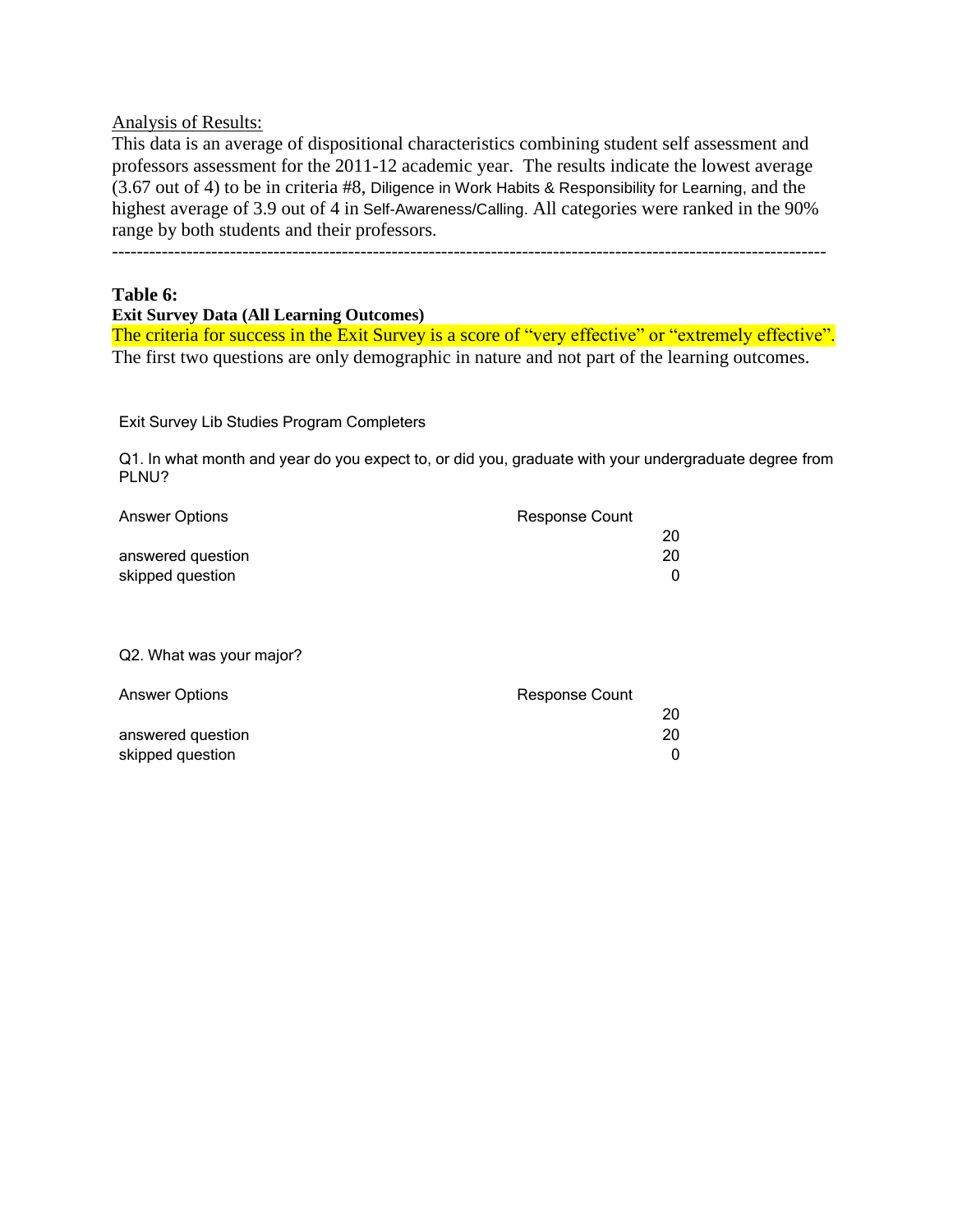

Q3. How effective was your coursework within your major in teaching you effective presentation skills?

| Answer Options       | <b>Response Percent</b> | <b>Response Count</b> |
|----------------------|-------------------------|-----------------------|
| Extremely effective  | 15.0%                   | 3                     |
| Very effective       | 45.0%                   | 9                     |
| Moderately effective | 35.0%                   | 7                     |
| Slightly effective   | $5.0\%$                 | 1                     |
| Not at all effective | $0.0\%$                 | $\mathbf{0}$          |
| Comments             |                         | $\Omega$              |
|                      | answered question       | 20                    |
|                      | skipped question        | $\Omega$              |



Q4. How effective was your coursework within your major in teaching you effective written communication?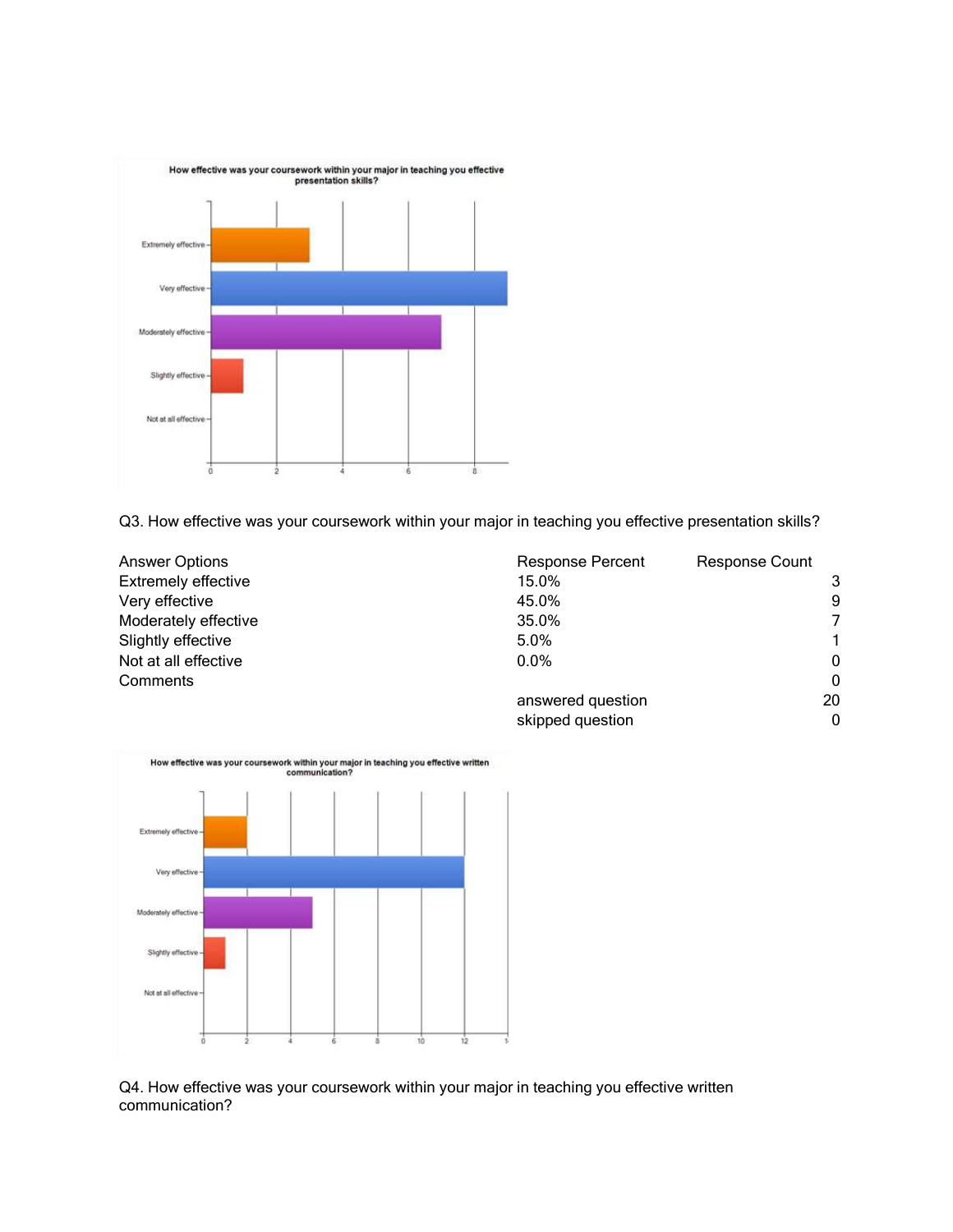| <b>Answer Options</b>      | <b>Response Percent</b> | <b>Response Count</b> |
|----------------------------|-------------------------|-----------------------|
| <b>Extremely effective</b> | 10.0%                   | 2                     |
| Very effective             | 60.0%                   | 12 <sup>°</sup>       |
| Moderately effective       | 25.0%                   | 5                     |
| Slightly effective         | $5.0\%$                 | $\mathbf 1$           |
| Not at all effective       | $0.0\%$                 | $\mathbf{0}$          |
| Comments                   |                         |                       |
|                            | answered question       | 20                    |
|                            | skipped question        | $\mathbf{0}$          |



Q5. How useful was your coursework within your major in teaching you to employ critical thinking and logic to solve problems in a K-6 classroom environment?

| <b>Answer Options</b> | <b>Response Percent</b> | <b>Response Count</b> |
|-----------------------|-------------------------|-----------------------|
| Extremely useful      | 25.0%                   | 5                     |
| Very useful           | 50.0%                   | 10                    |
| Moderately useful     | 25.0%                   | 5                     |
| Slightly useful       | $0.0\%$                 | $\mathbf{0}$          |
| Not at all useful     | $0.0\%$                 | $\Omega$              |
| Comments              |                         | 1.                    |
|                       | answered question       | 20                    |
|                       | skipped question        | $\Omega$              |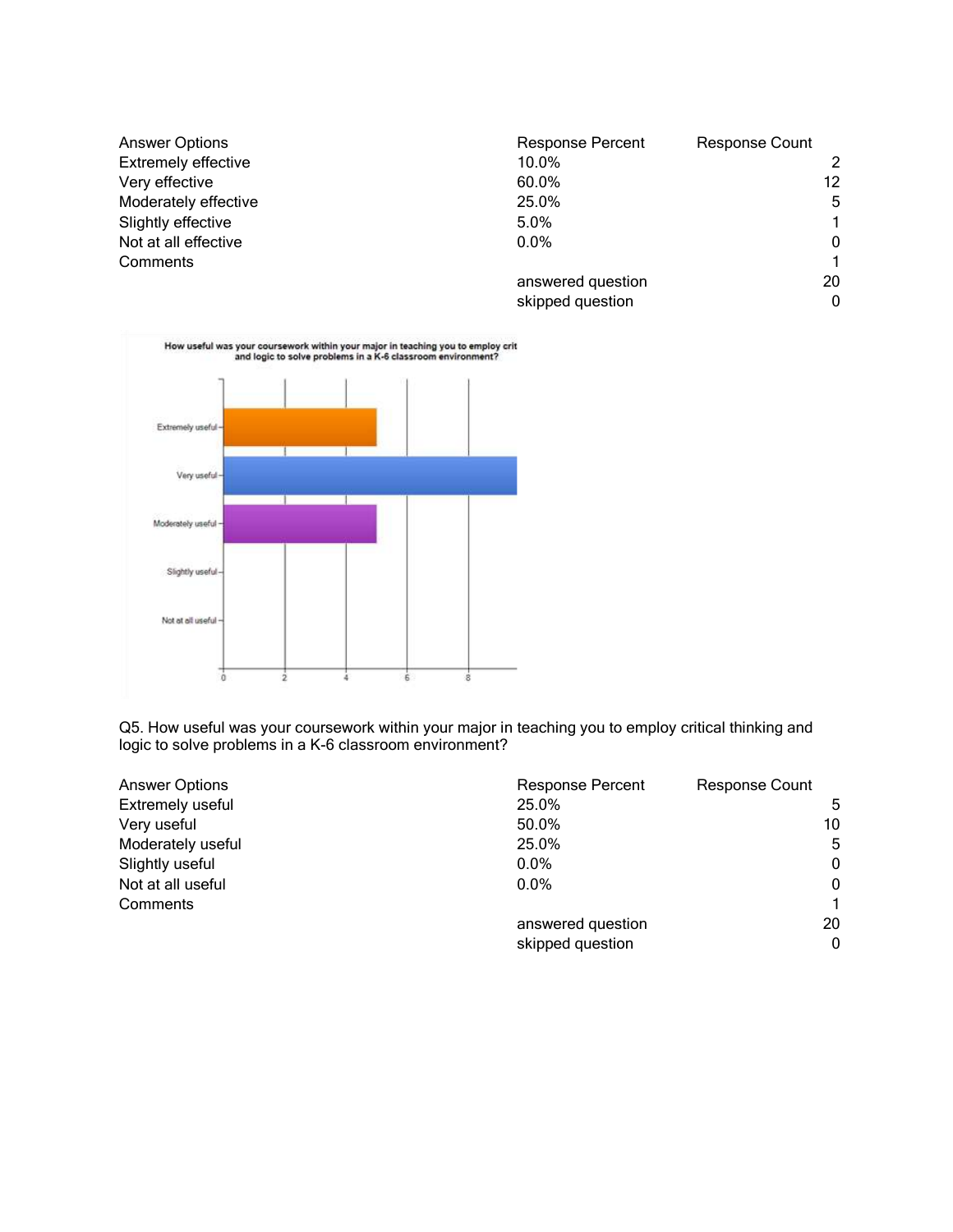

Q6. How effective was your coursework within your major in teaching you to integrate specific content information from a variety of sources for instructional planning?

| <b>Answer Options</b>      | <b>Response Percent</b> | <b>Response Count</b> |
|----------------------------|-------------------------|-----------------------|
| <b>Extremely effective</b> | 40.0%                   | 8                     |
| Very effective             | 50.0%                   | 10                    |
| Moderately effective       | 5.0%                    |                       |
| Slightly effective         | 5.0%                    |                       |
| Not at all effective       | $0.0\%$                 | 0                     |
| Comments                   |                         | $\Omega$              |
|                            | answered question       | 20                    |
|                            | skipped question        | $\Omega$              |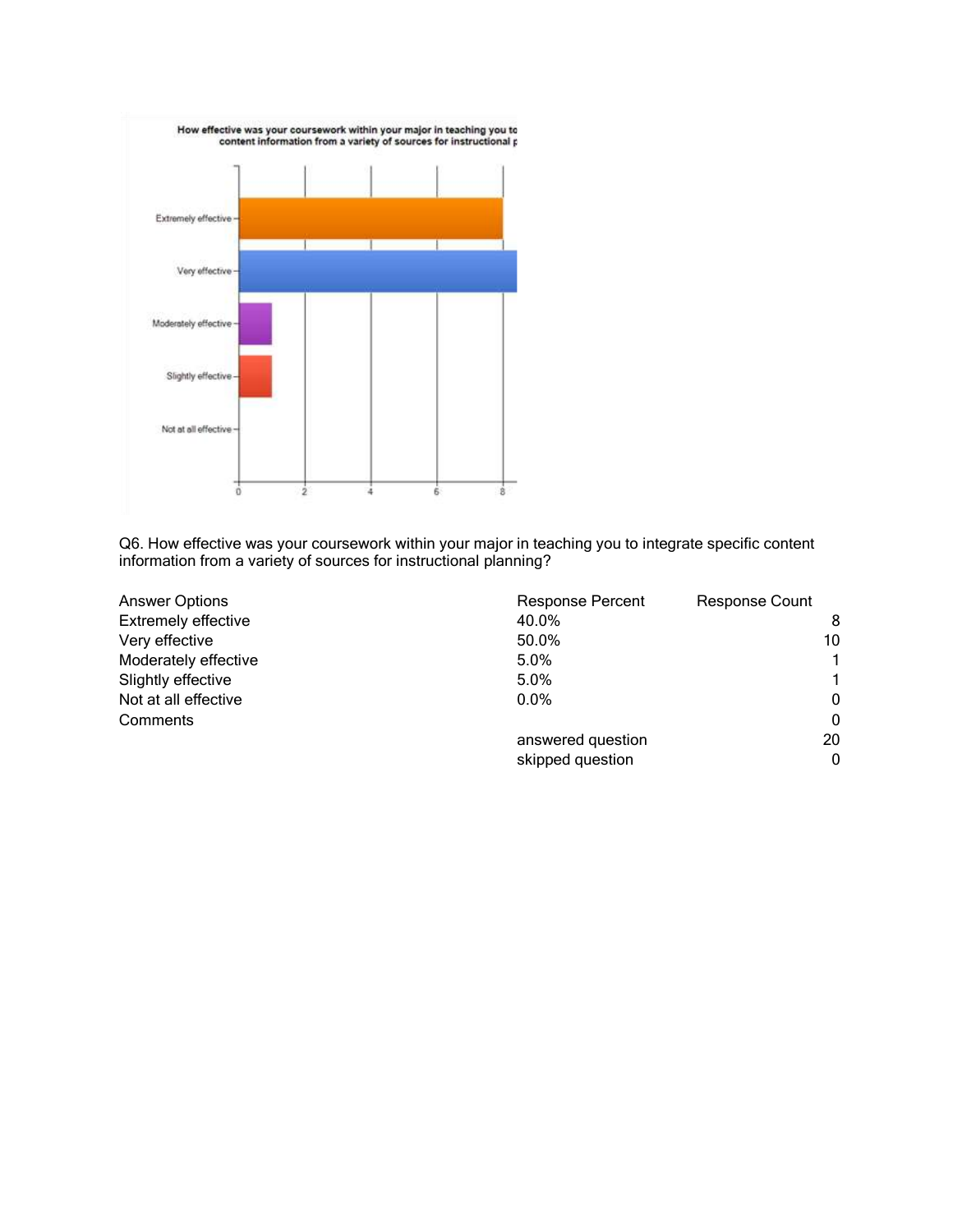

Q7. How effective was your coursework within your major in teaching you to apply an interdisciplinary understanding of content regarding diverse and cross-cultural communities?

| <b>Answer Options</b>      | <b>Response Percent</b> | <b>Response Count</b> |
|----------------------------|-------------------------|-----------------------|
| <b>Extremely effective</b> | 60.0%                   | 12                    |
| Very effective             | 25.0%                   | 5                     |
| Moderately effective       | 10.0%                   | $\mathcal{P}$         |
| Slightly effective         | $5.0\%$                 | 1                     |
| Not at all effective       | $0.0\%$                 | $\mathbf{0}$          |
| Comments                   |                         | $\Omega$              |
|                            | answered question       | 20                    |
|                            | skipped question        | 0                     |

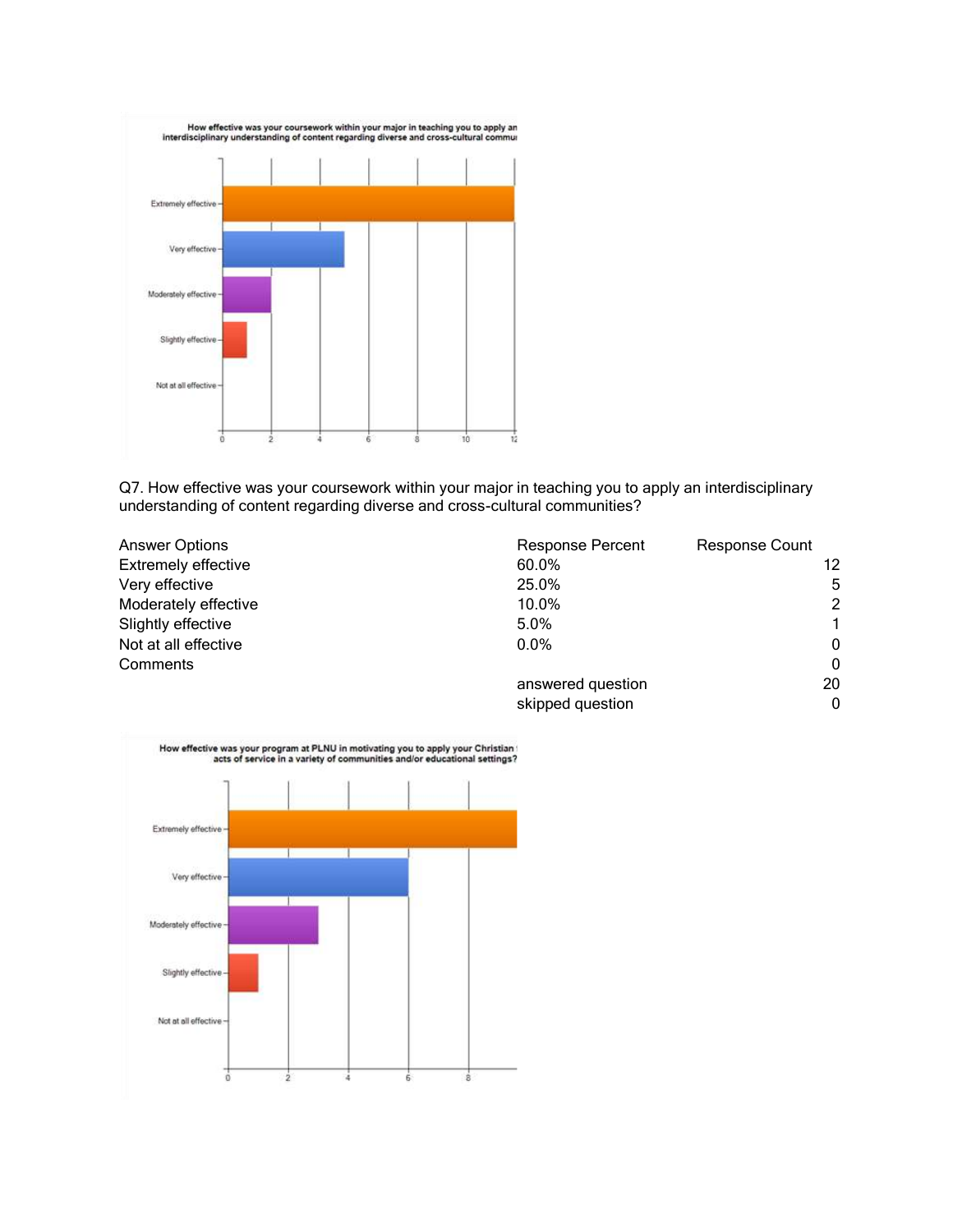Q8. How effective was your program at PLNU in motivating you to apply your Christian faith through acts of service in a variety of communities and/or educational settings?

| <b>Answer Options</b>      | <b>Response Percent</b> | <b>Response Count</b> |
|----------------------------|-------------------------|-----------------------|
| <b>Extremely effective</b> | 50.0%                   | 10                    |
| Very effective             | 30.0%                   | 6                     |
| Moderately effective       | 15.0%                   | 3                     |
| Slightly effective         | $5.0\%$                 |                       |
| Not at all effective       | $0.0\%$                 | $\mathbf{0}$          |
| Comments                   |                         | $\Omega$              |
|                            | answered question       | 20                    |
|                            | skipped question        | $\Omega$              |



Q9. Will you be (or were you) employed full-time upon graduation?

| <b>Answer Options</b> | <b>Response Percent</b> | <b>Response Count</b> |
|-----------------------|-------------------------|-----------------------|
| Yes                   | 15.0%                   |                       |
| <b>No</b>             | 85.0%                   | 17                    |
| Comments              |                         | 3                     |
|                       | answered question       | 20                    |
|                       | skipped question        | 0                     |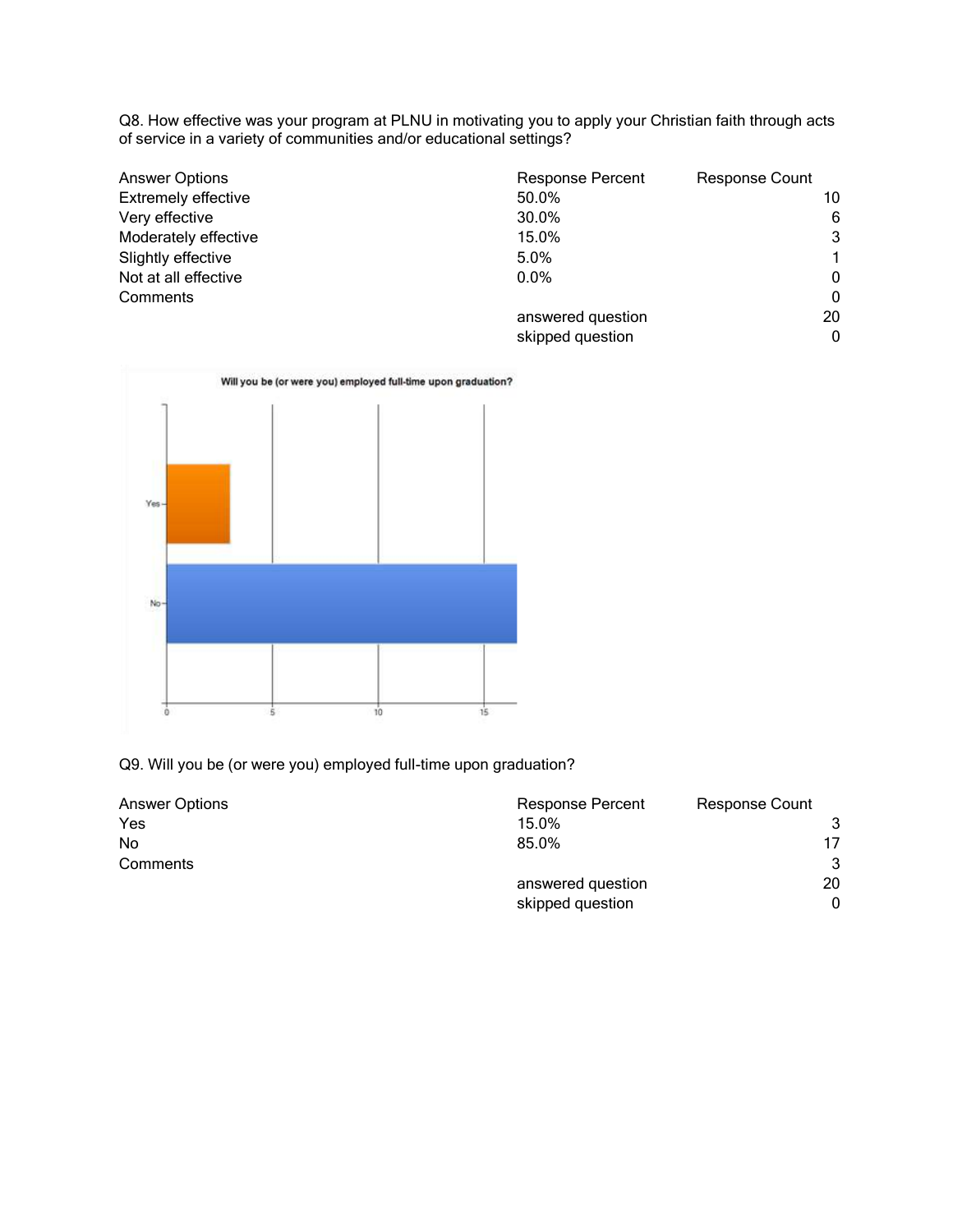

Q10. Will you, or did you, attend graduate or professional school within the academic year immediately following graduation?

| <b>Answer Options</b> | <b>Response Percent</b> | <b>Response Count</b> |
|-----------------------|-------------------------|-----------------------|
| Yes                   | 90.0%                   | 18                    |
| No                    | 10.0%                   | 2                     |
| Comments              |                         | 10                    |
|                       | answered question       | 20                    |
|                       | skipped question        | 0                     |

### Analysis of Results

60 to 90% of the graduating students found our program "very effective" or "extremely effective" in meeting the intended learning outcomes. Ranking highest, at 90%, was "integrating content information from a variety of sources for instructional purposes", and at 85% was "applying an interdisciplinary understanding of content regarding diverse and cross-cultural communities". Ranking lowest was "teaching presentation skills", where only 60% of the graduates said the coursework was extremely or very effective. In no category did the students say the program was "not at all effective", and only one student ranked the coursework as "slightly effective".

Of special interest was that 80% of graduates said our program was extremely or very effective in motivating them to apply their Christian faith through acts of service in a variety of communities, and only 20% found our program moderately or slightly effective in this category.

------------------------------------------------------------------------------------------------------------------------------------------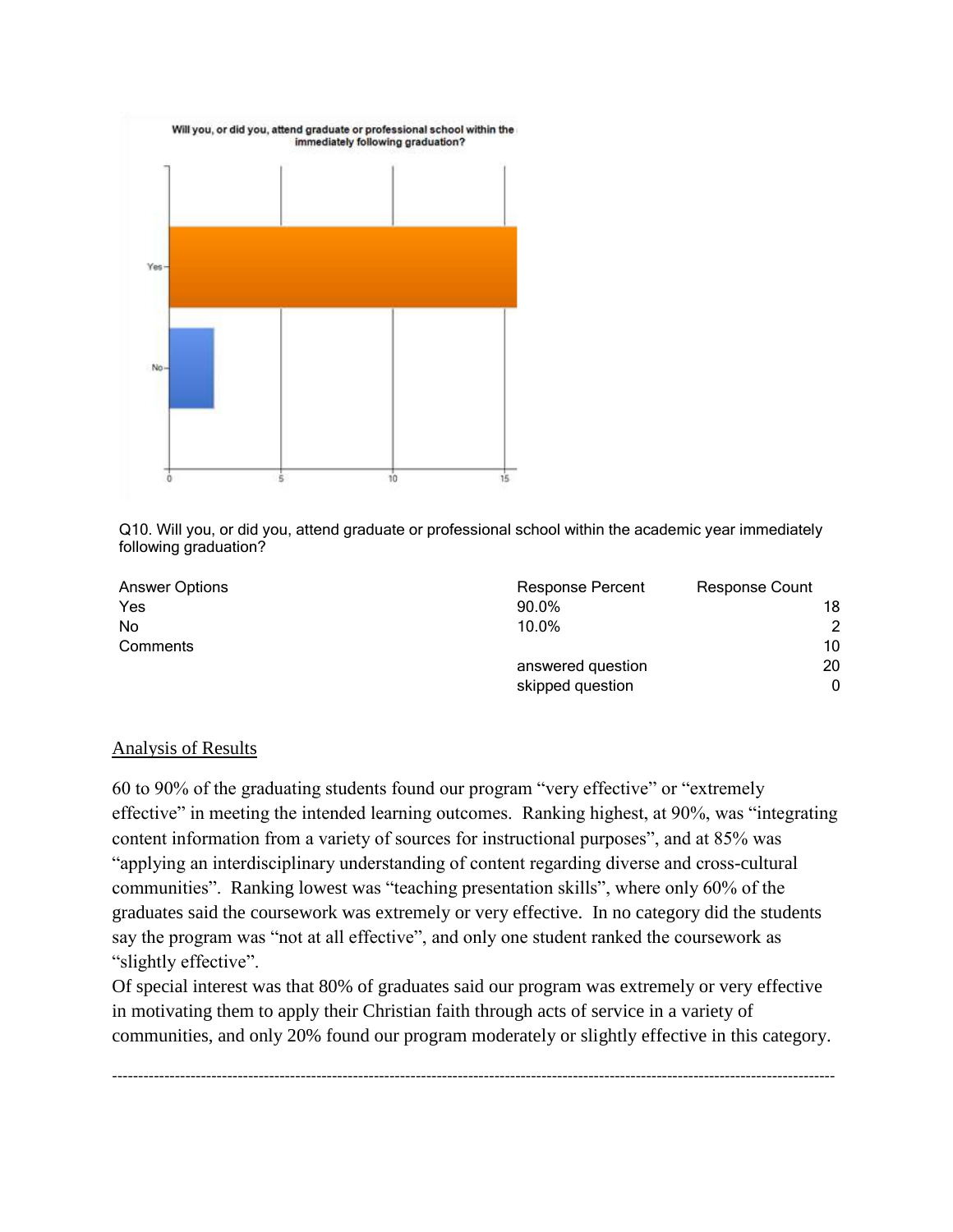# **Table 7: Fieldwork Host Teacher Survey Data (All Learning Outcomes)**

The criteria for success in the Host Teacher survey data is a score of "proficient" or "superior" ability for 95% of our candidates.

Q1. How would you rate the ability of the PLNU Teacher Education candidate to teach a variety of content within diverse and cross-cultural classrooms?

|                                |                  |                         |                           |                      | N/A                                   | Ratin            |                       |
|--------------------------------|------------------|-------------------------|---------------------------|----------------------|---------------------------------------|------------------|-----------------------|
| <b>Answer Options</b>          | <b>Inability</b> | Emergi<br>ng<br>ability | Profic<br>ient<br>ability | Superio<br>r abilitv | (Candidate)<br>had no<br>opportunity) | a<br>Avera<br>ae | Resp<br>onse<br>Count |
| Candidate ability:<br>Comments |                  |                         | 14                        | 16                   |                                       | 3.28             | 45<br>11              |

Q2. To what degree did you witness the PLNU candidate apply positive dispositions and/or faith-based influences in the school setting?

| <b>Answer Options</b>                                | These traits<br>were rarely<br>evident | Someti<br>mes<br>evident | Often<br>evide<br>nt | Consist<br>ently<br>evident | Rating<br>Average | Response<br>Count |
|------------------------------------------------------|----------------------------------------|--------------------------|----------------------|-----------------------------|-------------------|-------------------|
| Displayed positive<br>traits/influences:<br>Comments |                                        | 5                        | 16                   | 22                          | 3.29              | 45<br>12          |

Q3. How would you rate the PLNU candidate's engagement in his/her opportunity for professional and personal growth through the candidate's experience in your classroom?

| <b>Answer Options</b>                                                                     | Rarely<br>evident | Someti<br>mes<br>evident | Often<br>evide<br>nt | Consist<br>ently<br>evident | Rating<br>Average | Response<br>Count |
|-------------------------------------------------------------------------------------------|-------------------|--------------------------|----------------------|-----------------------------|-------------------|-------------------|
| Degree of engagement with<br>intent to grow personally<br>and professionally:<br>Comments |                   | 4                        |                      | 26                          | 3.31              | 45<br>5           |

Q4. How would you rate the PLNU candidate's attitude of service to students while in your classroom?

| <b>Answer Options</b>                                                  | Rarely |    | Someti<br>mes | Often | Consist<br>ently | Rating<br>Average | Response<br>Count |
|------------------------------------------------------------------------|--------|----|---------------|-------|------------------|-------------------|-------------------|
| Candidate served willingly<br>with an attitude of service.<br>Comments |        | З. | $\mathbf{A}$  |       | 34               | 3.53              | 45<br>11          |